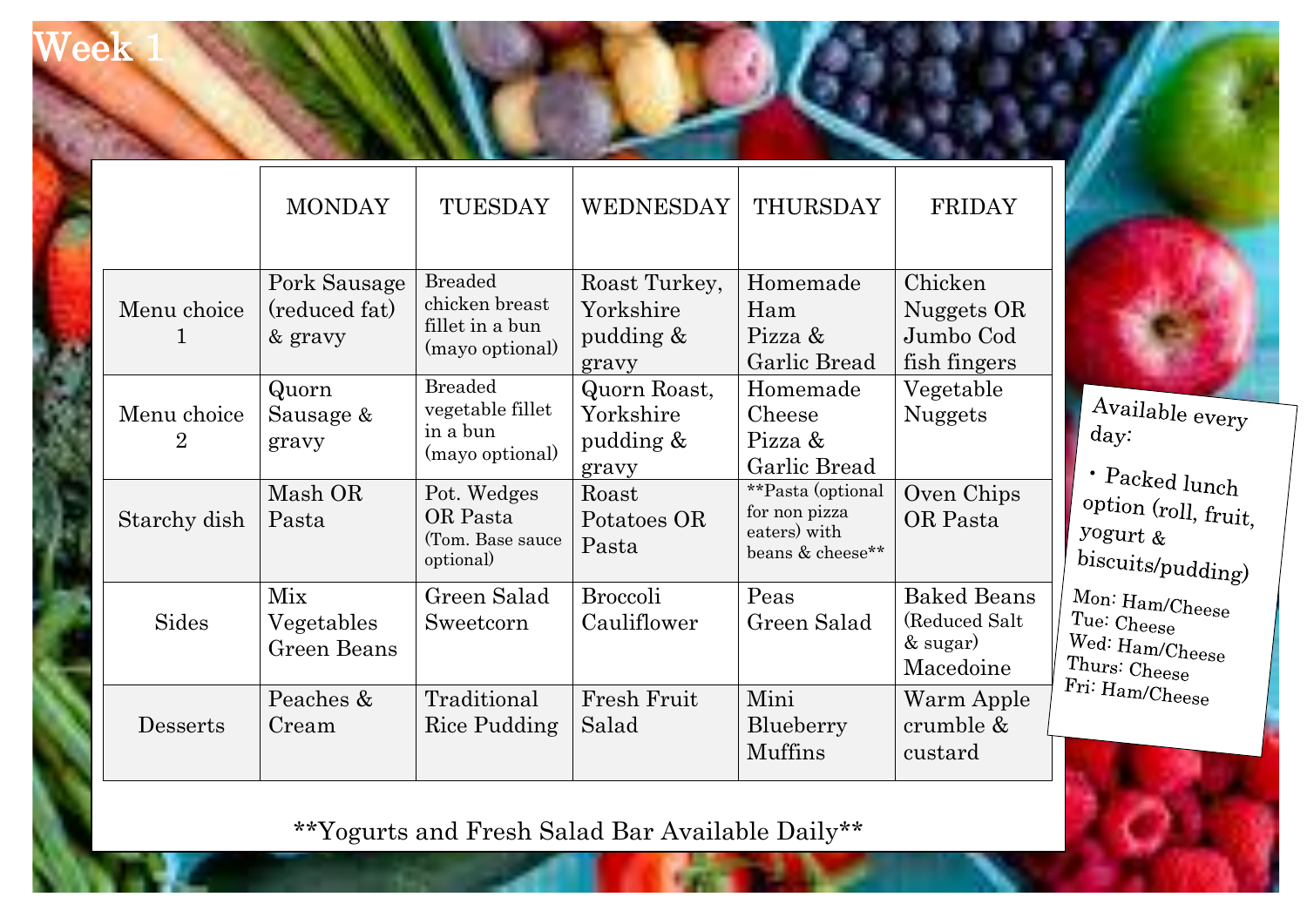## eek

ŧ

|                                | <b>MONDAY</b>                            | TUESDAY                                | WEDNESDAY                                         | THURSDAY                                               | FRIDAY                                                     |                                                                                         |
|--------------------------------|------------------------------------------|----------------------------------------|---------------------------------------------------|--------------------------------------------------------|------------------------------------------------------------|-----------------------------------------------------------------------------------------|
| Menu choice<br>1               | Lean Beef<br>Bolognese &<br>Garlic Bread | Chicken Pie<br>with puff<br>pastry lid | Roast Pork,<br>Yorkshire<br>pudding &<br>gravy    | Danish style<br>meatballs in<br>tomato base<br>sauce   | Chicken<br>Nuggets OR<br>Jumbo Cod<br>fish fingers         |                                                                                         |
| Menu choice<br>$2\overline{ }$ | Vegetarian<br>Lasagne &<br>Garlic Bread  | Quorn Pie<br>with puff<br>pastry lid   | Quorn Fillets,<br>Yorkshire<br>pudding &<br>gravy | Quorn Danish<br>style balls in<br>tomato base<br>sauce | Vegetable<br>Fingers                                       | Available $\rm_{\rm\,}$<br>day:                                                         |
| Starchy dish                   | Spaghetti                                | Rice OR<br>Pasta                       | Roast<br>Potatoes &<br>Pasta                      | Spaghetti                                              | Potato<br>Waffles OR<br>Pasta                              | $\cdot$ Packed lunch<br>option (roll, fruit,<br>yogurt &                                |
| Sides                          | Cauliflower<br>Peas                      | <b>Broccoli</b><br>Mix<br>Vegetables   | Green Beans<br>Sweetcorn                          | Macedoine<br>Diced Carrots                             | <b>Baked Beans</b><br>(Reduced Salt)<br>$&$ sugar)<br>Peas | biscuits/pudding)<br>Mon: Ham/Check<br>Tue: $\mathbf{Cheese}$<br>Wed: $\rm{Ham/Cheese}$ |
| Desserts                       | Warm<br>Sponge Cake<br>& Custard         | Mini<br>Doughnuts                      | Fresh Fruit<br>Salad                              | <b>Ginger Bread</b><br>Man Biscuit                     | Mini<br>Chocolate<br>Chip Muffins                          | Thurs: Cheese<br>$Fri: \text{Ham/Check}$                                                |

\*\*Yogurts and Fresh Salad Bar Available Daily\*\*